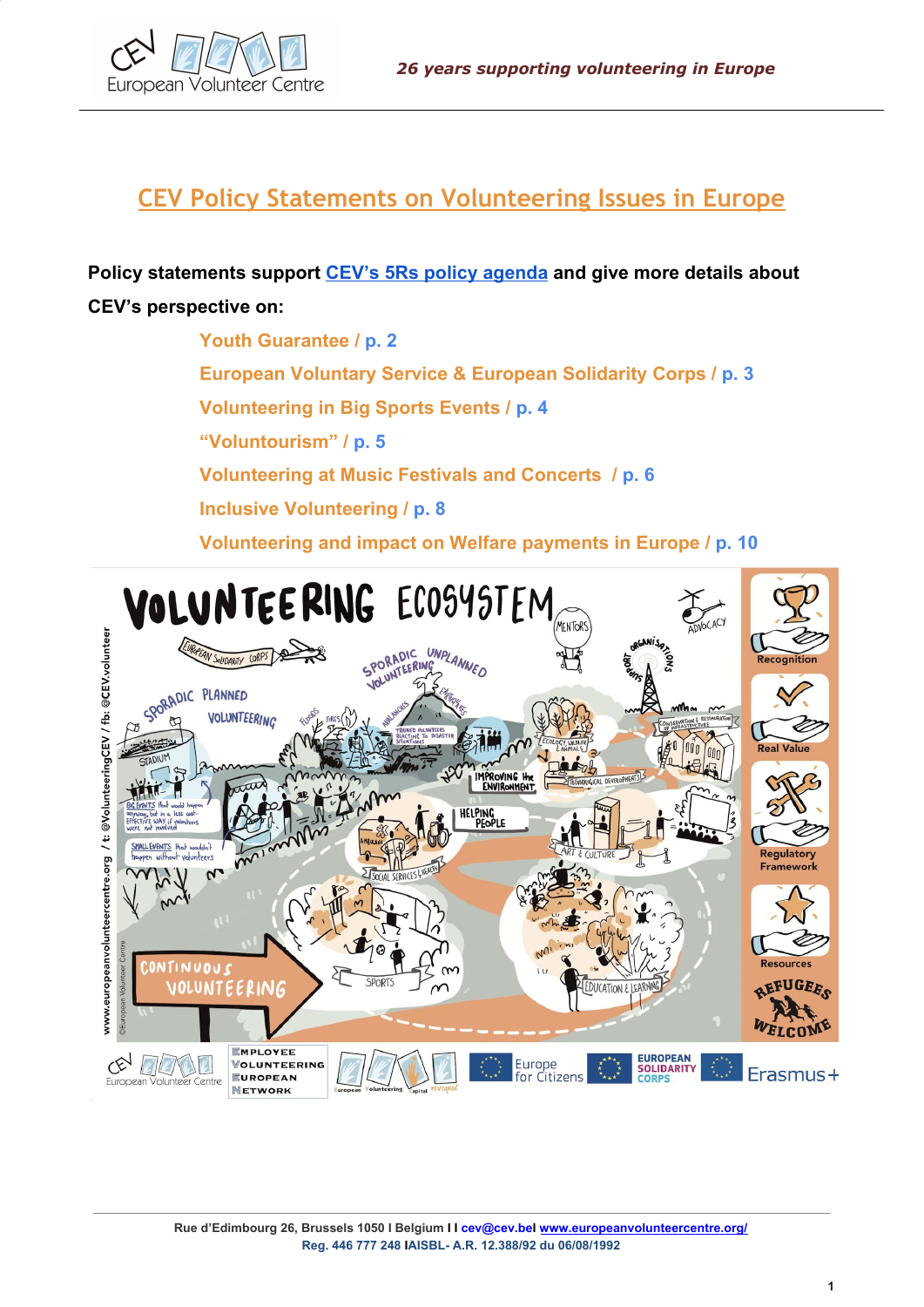



 **CEV Policy Statement on the Youth Guarantee** (Approved CEV General Assembly 13 October 2016)

### **CEV notes that:**

- 1. EU countries endorsed the principle of the Youth Guarantee in April 2013 ([Council](http://eur-lex.europa.eu/LexUriServ/LexUriServ.do?uri=CELEX:32013H0426(01):EN:NOT) [Recommendation](http://eur-lex.europa.eu/LexUriServ/LexUriServ.do?uri=CELEX:32013H0426(01):EN:NOT)).
- 2. The Youth Guarantee is a new approach to tackling youth unemployment which should ensure that **all young people under 25** – whether registered with employment services or not – get a good-quality, concrete offer within 4 months of them leaving formal education or becoming unemployed. The good-quality offer should be for a **job**, **apprenticeship, traineeship**, or continued **education** and be adapted to each individual need and situation.
- 3. Many EU Member States are failing to meet this commitment.

- 1. It is correct that volunteering is not included as a fifth option for the Youth Guarantee alongside a **job**, **apprenticeship, traineeship**, or continued **education.**
- 2. Volunteering is an engagement freely given to meet identified needs and this should remain the main focus of the volunteer activity even though the development of skills and competences are a valuable outcome of youth volunteering for the volunteers themselves.
- 3. In addition to the volunteering opportunities already offered, volunteer organisations provide an ideal place for young people on the Youth Guarantee Scheme to undertake a traineeship,
- 4. The EU should encourage Member States to further support volunteering and young people by working with their volunteering infrastructure organisations to build capacity in the volunteering sector to offer suitable traineeship placements for young people on the youth guarantee scheme.
- 5. The EU should fund pilot initiatives to provide evidence about how such placements could be organised and their impact on the participating young people.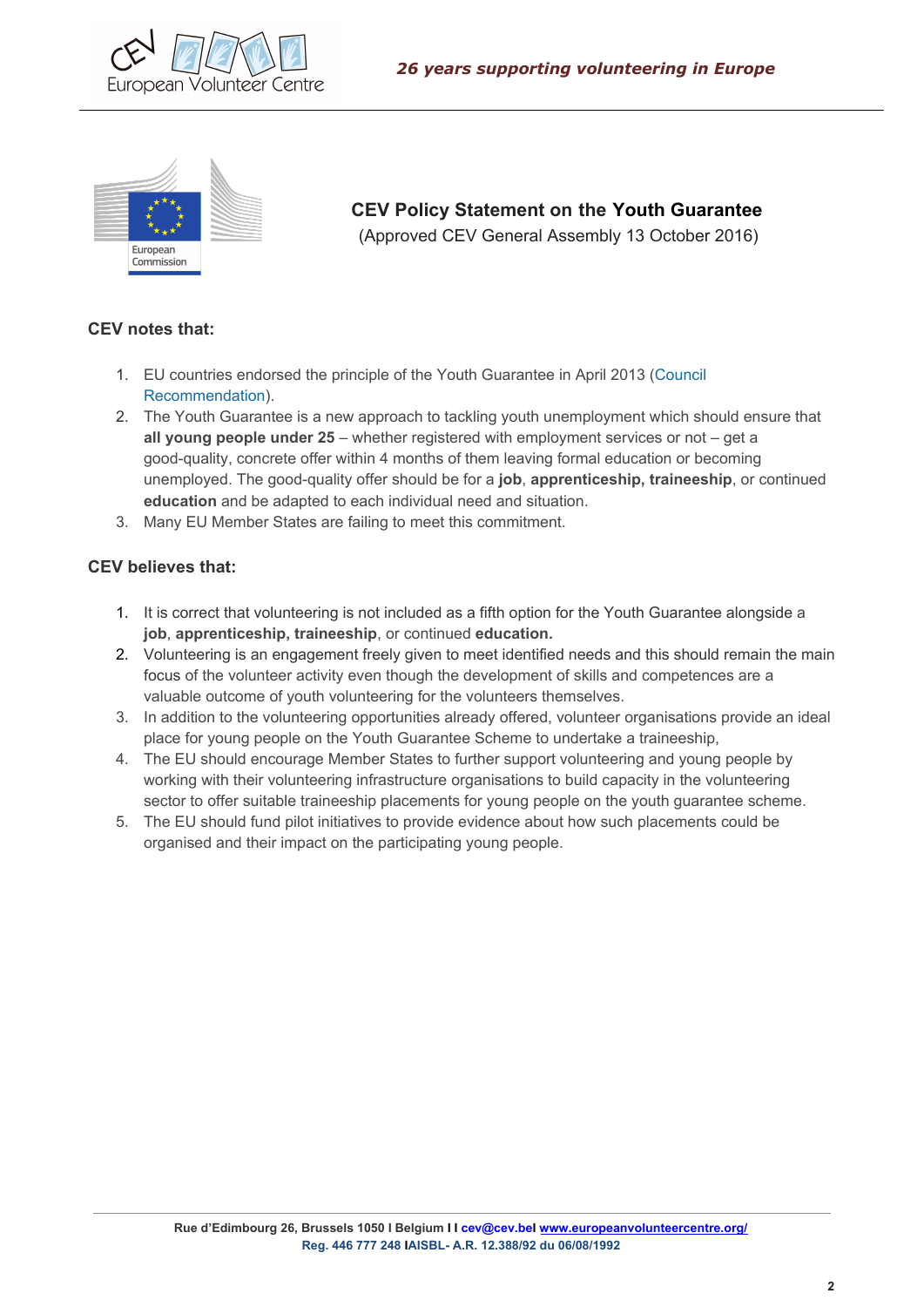



**CEV Policy Statement on "European Voluntary Service**

# **& European Solidarity Corps"**

(Approved CEV General Assembly 13 October 2016)

### **CEV notes that:**

- 1. EVS celebrates its 20th anniversary in 2016.
- 2. Many projects and organisations have benefited from, and been better able to fulfill their objectives, due to the time, energy and expertise of EVS volunteers.
- 3. Many young people have been able to experience the privilege of being an EVS volunteer and put into practice their active citizenship in this way.
- 4. EVS has become increasingly flexible in a bid to encourage and facilitate the participation from more young people from hard-to-reach groups.
- 5. The creation of a European Solidarity Corps was announced in 2016 that will include EVS as part of it.

- 1. Whilst extra funding and opportunities for EVS are welcome, this should be in conjunction with increased European investment in other types of volunteering, including that which can be accessed by and is attractive to people of all ages.
- 2. Situations where organisations exist largely due to EVS projects should be avoided and ideally EVS volunteers should be placed in projects where they can undertake their responsibilities alongside local volunteers and in this way get a better understanding of the local volunteering reality and contribute to the local volunteering objectives.
- 3. The financial conditions and relative standard of living for EVS volunteers should be reviewed, taking into account the standard of living experienced by people working on the minimum wage and the actual cost of living in the host country and region.
- 4. The possibility to undertake all or part of an EVS placement online should be explored by the European Commission and a pilot scheme for this conducted.
- 5. More synergies between National and Regional level full time volunteering schemes and EVS should be made.
- 6. The Expert Group on the Mobility of Young Volunteers should continue to meet and further develop the potential of existing and future full time cross-border youth volunteers in Europe.
- 7. The European Solidarity Corps should be developed in close collaboration with volunteer infrastructure organisations to ensure that the potential of the volunteer opportunities offered in this scheme are fully realised and complement existing provision whilst meeting properly identified needs other than those of the volunteers themselves.
- 8. It is crucial to recognise volunteering as a source of non-formal and informal learning but that a balance must be kept in order not to move the focus of volunteering from the benefit to others to the benefit of the individual in the form of qualifications or recognition of skills.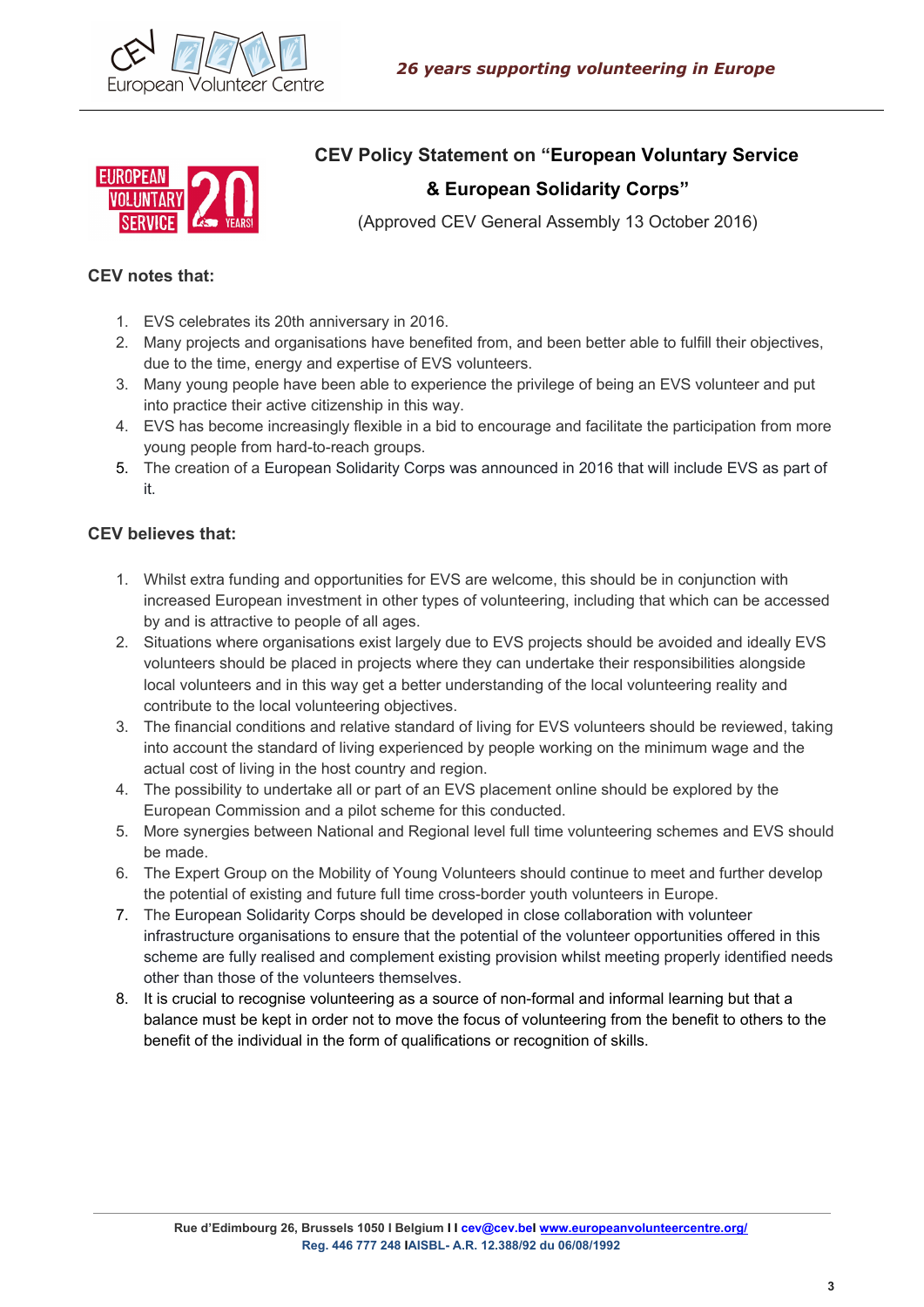



# **CEV Policy Statement on** "**Volunteering in Big Sports Events"**

(Approved CEV General Assembly 13 October 2016)

#### **CEV notes that:**

- 1. Volunteers are a critical resource for the hosts of big sports events eg Olympics and Football World Cup.
- 2. On repeated occasions in the preparation, implementation and follow up to these events questions are raised about this use of volunteers as part of the delivery mechanism of these ventures.
- 3. Recent reports from the Olympics in Rio de Janeiro stated that many volunteers quit 'due to [long](https://www.washingtonpost.com/news/early-lead/wp/2016/08/16/thousands-of-olympic-volunteers-have-quit-due-to-long-hours-and-no-food/) [hours](https://www.washingtonpost.com/news/early-lead/wp/2016/08/16/thousands-of-olympic-volunteers-have-quit-due-to-long-hours-and-no-food/) and no food'.
- 4. There is a disparity between volunteer International Olympic Committee members receiving a stipend of \$900 a day and regular volunteers receiving not even meals in some cases.
- 5. The 2012 London Olympics managed to get 70,000 volunteers selected from a field of 240,000 applicants.
- 6. Tokyo will need about about 80,000 [volunteers](https://www.japantoday.com/category/sports/view/tokyo-olympics-is-looking-for-volunteers-but-may-have-a-hard-time-finding-them) to keep their Olympic Games running smoothly.
- 7. Volunteering in a big sports events is often a person's first introduction to volunteering and can lead to them seeking longer-term opportunities for volunteer engagement. This opportunity can be lost if the experience is not a positive one.

- 1. All volunteering in sport whether grassroots or in big sports events should be based on the values and principles that will contribute to culture of nonviolence, anti discrimination, tolerance and social inclusion.
- 2. Volunteers should be treated fairly and with due concern to the applicable volunteering legal framework and quality standards. The motivation for their engagement should be to bring added value to the event rather than as a cost-cutting measure.
- 3. Volunteering quality standards should be maintained in big sports events and hosting countries and sport governing bodies should work with the appropriate volunteering infrastructure organisations to ensure that this happens.
- 4. Organisers should put in place mechanisms so that people with less financial capacity to pay their own travel, accommodation and/ or food whilst volunteering also have the possibility to volunteer.
- 5. The European Commission should ensure that any barriers to the free mobility of EU volunteers wishing to volunteer in a big Sports Event in another EU country are investigated and, where appropriate, eradicated.
- 6. Organisers should ensure that volunteering recruitment drives for big sports events are conducted with reference to, and due consideration of, the wider volunteering context in the host community.
- 7. Unsuccessful volunteer applicants should be signposted and referred to other sources of volunteering opportunities.
- 8. Ex-volunteers from big sports events should be encouraged, and given all the means possible, to identify further volunteering opportunities where suitable and desired in order that their volunteering engagement can be continued.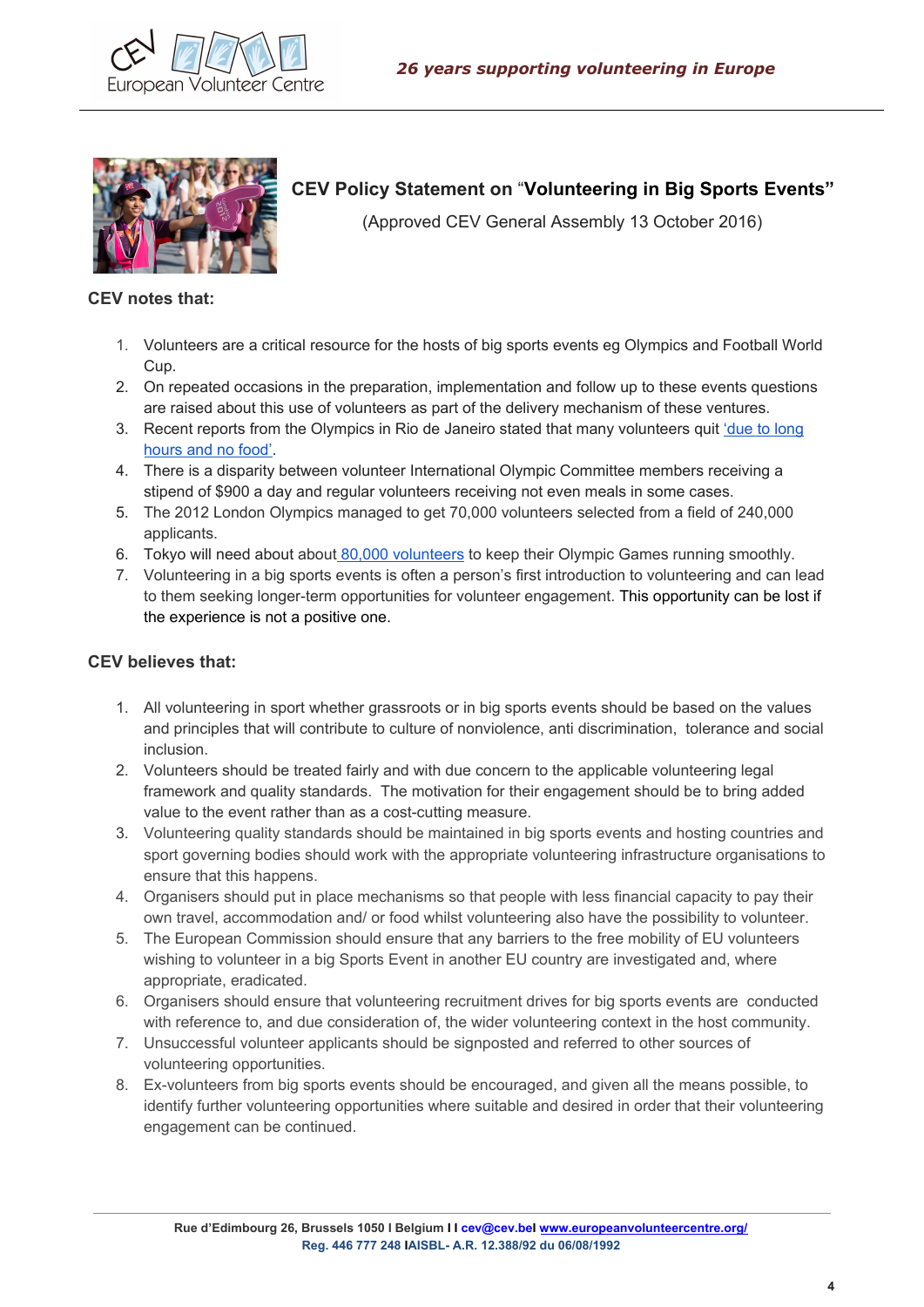

### **Voluntourism**



Destination of adventure, nature and engagement

# **CEV Policy Statement on "Voluntourism"**

(Approved CEV General Assembly 13 October 2016)

### **CEV notes that:**

- 1. Voluntourism is a form of tourism in which travellers participate in voluntary work. -Participants pay a fee to travel to and engage in a 'volunteering project' often (but not always) in the so-called developing world and often in a country other than their own.
- 2. Some providers of voluntourism are not-for-profit and others are profit-making businesses.
- 3. Volunteers in these programmes can do good and the fees that they pay contribute to delivering projects that otherwise might not happen.
- 4. Some voluntourism programs are mis-sold and participants can pay fees for experiences which are little more than a holiday and provide no real volunteering opportunities or involve actions designed to meet real local needs.
- 5. "Voluntourism has become a global business, fueled by a growing desire among travelers to take meaningful trips and try to do some good. Scores of companies offer travelers the opportunity to do everything from count and monitor wildlife to teach in schools" (Conde Nast Traveler 2013).
- 6. Some programmes focus more on the presumed needs of the community, positioning the volunteer as a benevolent giver, rather than on a real understanding of need and community partnership.
- 7. A project between [organisations](http://www.volonturizam.info/en/15-uncategorised-en-gb) in Croatia and Montenegro is funded by the EU (intereg) in order to promote good practice of voluntourism and enhance local pilot projects.

- 1. Information for potential voluntourists about what to look for in quality voluntourism experiences, particularly in relation to seeking not-for-profit based opportunities should be provided.
- 2. We should endeavour to ensure that renewed interest in volunteering, and in particular cross-border volunteering, from the European policymakers maintains a focus on non-fee paying volunteering opportunities that are truly grounded in responding to local challenges and an expressed need for additional human resources in the form of volunteers coming from another country, avoiding all job substitution situations.
- 3. Any concerns about voluntourism experiences on offer in Europe should be brought to the attention of the CEV secretariat, or to CEV members in their country. These examples will be used to create a report to be used as an evidence base for volunteering policies.
- 4. Funds should be sought in order to monitor the situation and gather data regarding the voluntourism phenomena in Europe.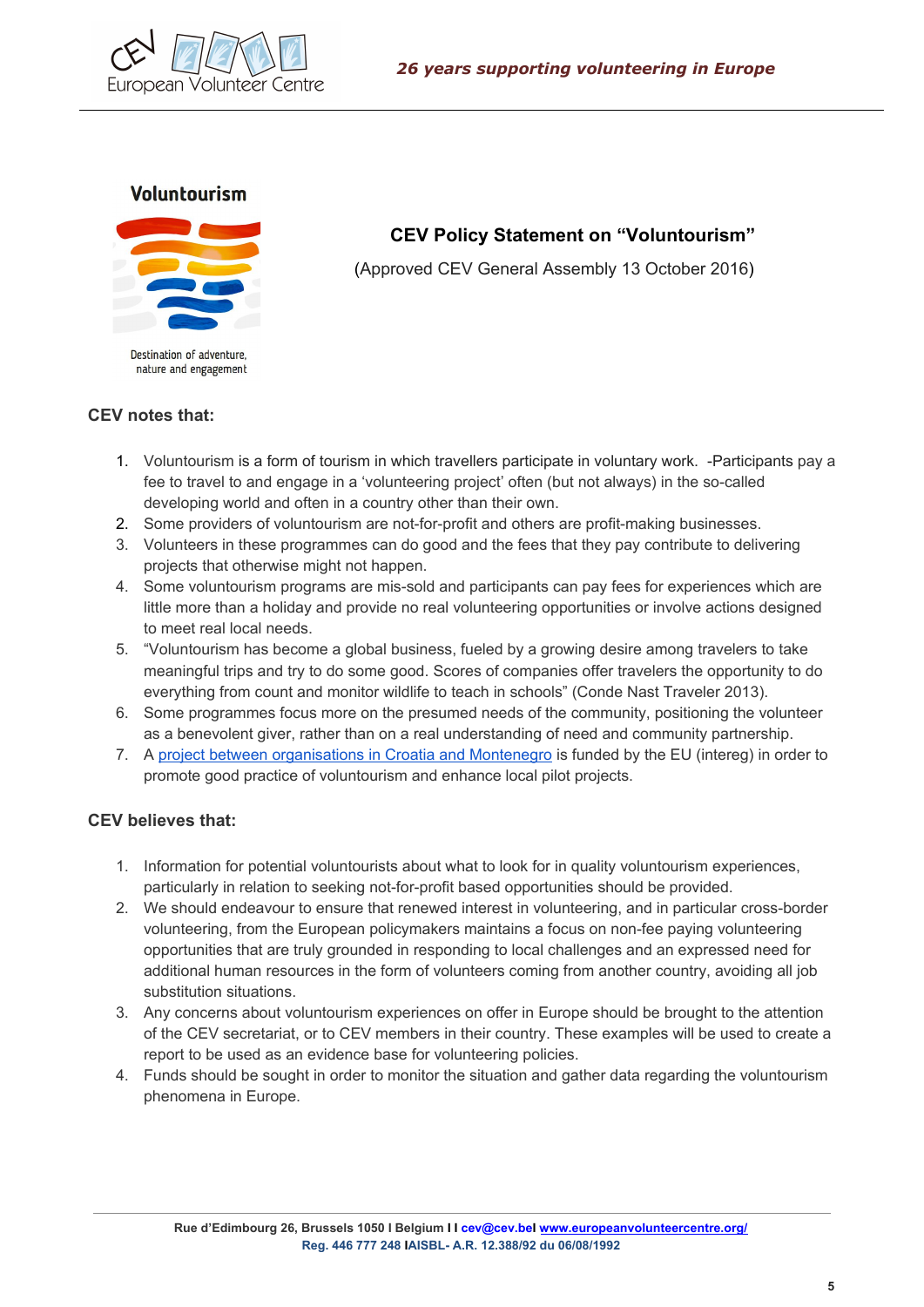



# **Volunteering at Music Festivals and Concerts** (Approved CEV General Assembly 5 October 2017)

#### **CEV notes that:**

- 1. Very often, in order to ensure that they are financially viable, many music festivals across Europe rely massively on the assistance of volunteers, with some almost entirely volunteer driven.
- 2. Individual concerts, both for-profit and also concerts held in order to raise money for charities, or with a traditional cultural focus, also rely heavily on the support of volunteers.
- 3. Considering the high prices of Festival tickets in a vast number of these events, to volunteer, in exchange for free pass, benefits and other types of discounts, is increasingly becoming an appealing prospect for many young people.
- 4. Both for-Profit and not-for-profit music festivals often develop partnerships with not-for-profit organizations , which act as brokers in the recruitment of volunteers for key roles. The activities undertaken by the volunteers (generally 8 hours shifts) range from stewarding, door staff/security, campsite info personnel, supervising and dismantling the festival's infrastructure, cleaning and rubbish collection.
- 5. Volunteering in major events can be an important experience for young people that allow them to gain key experience and exposure in the music/ entertainment industry, strengthening and improving their organizational and social skills, and an opportunity for personal development, while undertaking key responsibilities for the success of the event.

- 1. It is crucial to underline and emphasize that volunteering should happen in the framework of non-profit activities for the public good/interest.
- 2. It is crucial that event organisers remember that the involvement of volunteers should be organized in such a way that it will serve the public good. If the organization of a concert or festival is recognized as being of benefit for the wider community the volunteer program should be organized in collaboration with a non profit organization (CSO, governmental or other public institution).
- 3. A not for profit organisation engaging volunteers should ensure that the ethics of volunteering are protected, the quality of the volunteering experience is ensured, adherence to relevant legal frameworks, and the added community value protecting the essential values on which volunteering is based is taken into account.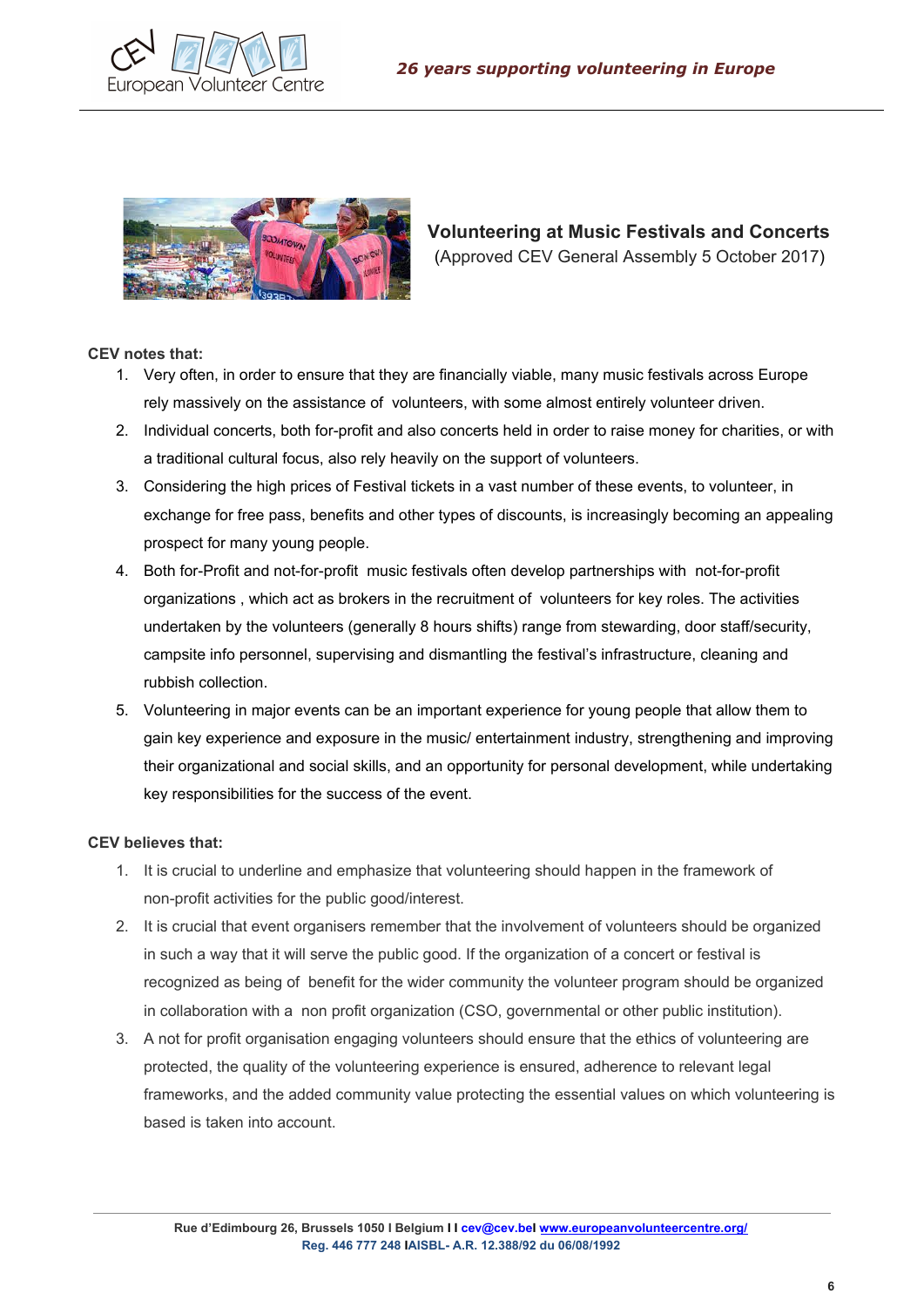

- 4. The volunteering opportunities fostered in this area should avoid, at all costs, situations of job substitution, namely by respecting the general principle of adequate balance between professionals and volunteers and bring added value to the event rather than being limited to a cost cutting exercise.
- 5. It is crucial that event organisers remember that, following the guidelines defined in the Policy Agenda for Volunteering in Europe (PAVE) glossary, volunteers are "people from diverse groups […] undertaking a wide range of tasks […] without seeking any financial gain being neither the objective nor the way to recognize the contribution or the achievement"<sup>1</sup>
- 6. It is crucial that volunteers shall receive adequate preparation for their responsibilities and enjoy an environment where their contribution is valued and appreciated, while receiving a respectful treatment.
- 7. Organisers should implement a set of measures that could allow people with less financial capacity to effectively enjoy this experience, by providing transportations, food and accommodation (since in many cases the volunteer is expected to cover these costs themselves).
- 8. Recruiters of volunteers for music festivals and concerts should ensure complete transparency about the profit or not-for-profit nature of events. They should also require organisers to engage volunteers or so-called volunteers on the basis of a clearly written agreement stating their rights and responsibilities that respect the relevant legislation and the ethos and principles of volunteering.

<sup>1</sup> PAVE Glossary, 2011, p. 44.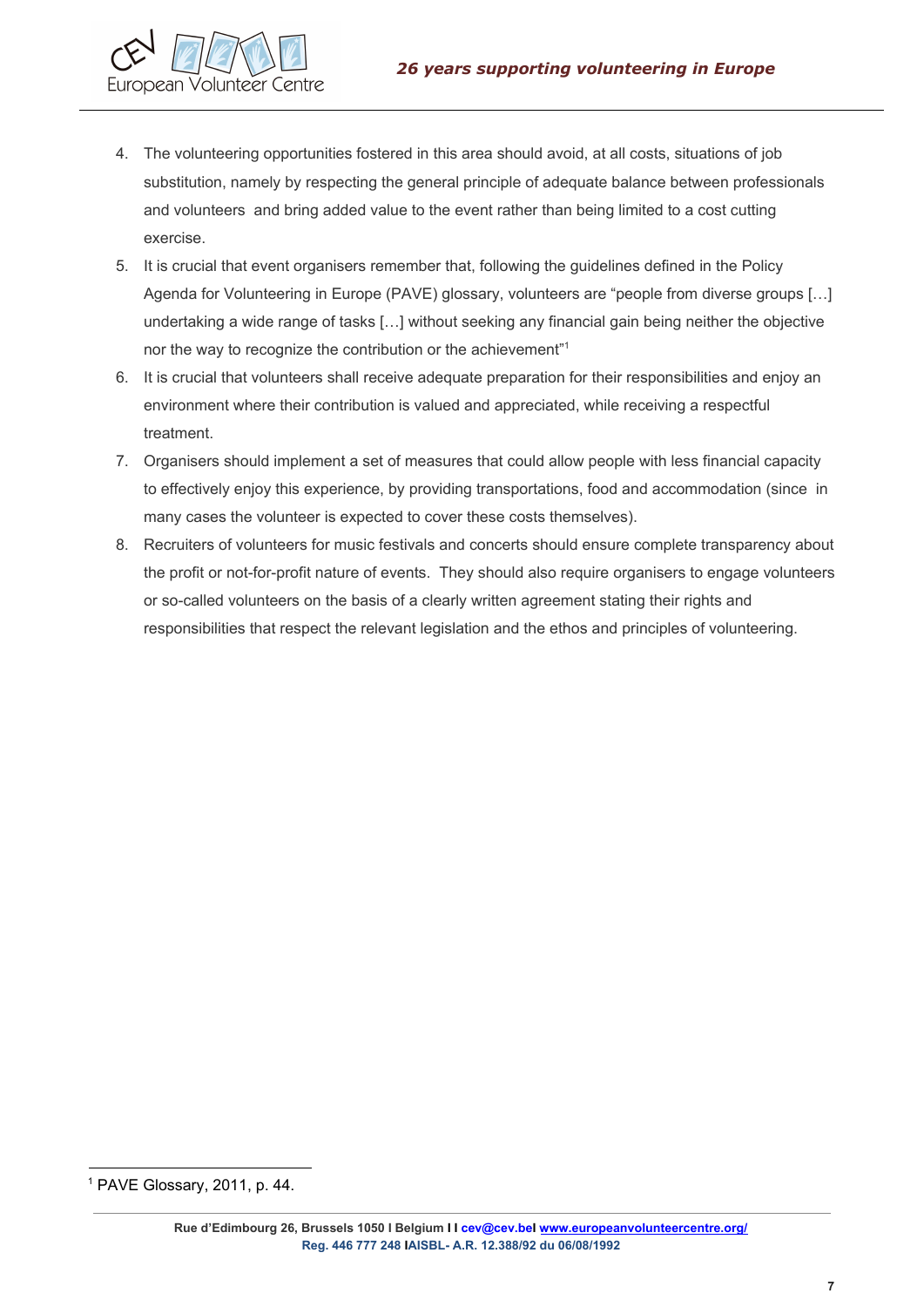



**Inclusive Volunteering** (Approved CEV General Assembly 26 October 2018)

## **CEV notes that:**

- 1. Volunteering supports social inclusion and solidarity; underpins active citizenship and social engagement; and promotes shared responsibilities and European values.
- 2. Volunteering contributes to the European Social model and to security, peace and prosperity.
- 3. Volunteering provides a framework for an alternative narrative to extremist and populist views and actions and can contribute to their prevention.
- 4. Volunteering actively prevents Hate Speech, promotes inclusion and tolerance and enables citizens to be directly active in developing the Europe they strive for.
- 5. Volunteering has the power to break stereotypes and promote understanding and tolerance of differences.
- 6. Volunteering is in an ideal position to provide a basis and a framework for inclusive societies given that everyone has something to contribute as a volunteer to encourage and facilitate inclusion and diversity.
- 7. Despite people's natural tendencies to show solidarity and offer a 'helping hand' to those in need, volunteering cannot flourish without a conducive and supportive policy framework creating an enabling environment in which organisations and initiatives can exist in a sustainable way. In addition to a policy framework, volunteering also requires investment and infrastructure to support it and help it thrive.
- 8. Volunteer organisations are currently experiencing a severe lack of capacity to train and support the numbers of willing volunteers available, and to attract and engage others so that they are able to drive the change to nurture a diverse and inclusive community where people can volunteer freely and easily, regardless of background or ability, and achieve full participation and integration through their volunteer engagement.

- 1. Governments alone cannot bring about a society where the respect for Human Rights, Equality and Dignity for all are respected.
- 2. Volunteering should be central in building a cohesive and inclusive society based on solidarity and active citizenship.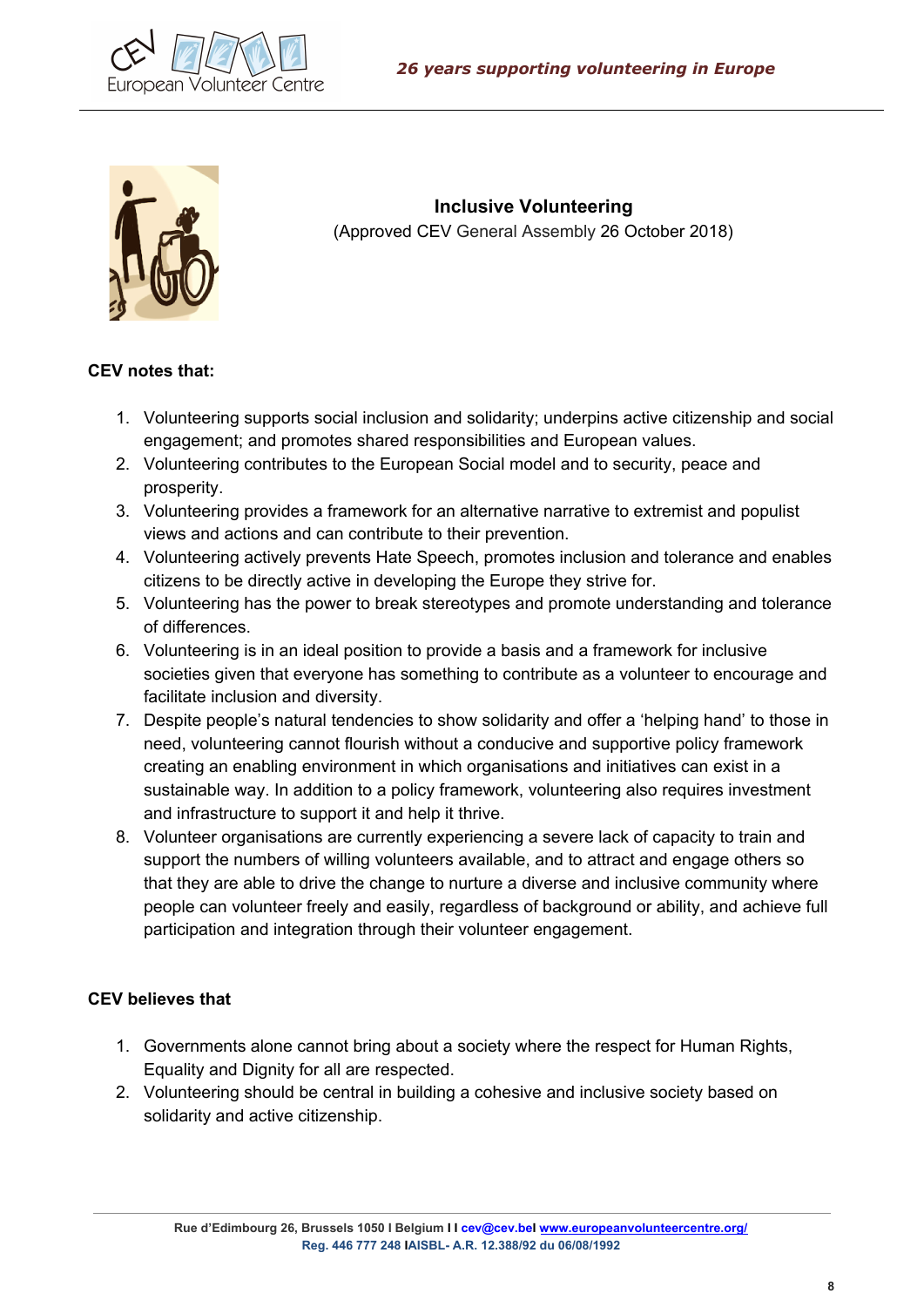

- 3. Through volunteering people can arrive at a point of understanding others. Understanding in turn helps to achieve respect for others, and build a society where the freedom to be different can be developed.
- 4. Volunteer-involving organisations and public institutions should make every effort to ensure that the volunteering opportunities that they offer are open to all people whatever their background and / or situation as regards individuals who need additional support because of social obstacles such as: disability, educational difficulties, economic limitations, cultural differences, health problems, geographical barriers, as well as socio-economic background.
- 5. Volunteer-involving organisations and public institutions should develop an environment where volunteers from different social, cultural and religious backgrounds and contexts can implement actions together.
- 6. Volunteer-involving organisations and public institutions should ensure that whilst respecting the values base, principles of quality volunteering, and the rights of vulnerable groups, that volunteering opportunities are accessible to **all** citizens who wish to contribute their time and skills in this way.
- 7. Volunteer-involving organisations and public institutions should ensure that they develop a suitable range of roles and functions for volunteers that can take into account differing skills and competencies and personal situations of existing and potential volunteers, whilst at the same time ensuring that the societal needs and those of the direct beneficiaries of the actions are paramount.
- 8. Volunteer-involving organisations and public institutions should ensure that when volunteers are engaged it is in a way that is compatible with a good work-life balance and that the emerging situation of the 'gig' economy, with zero hours contracts and precarious work conditions, is taken into account when designing roles and rostas for volunteers.
- 9. Volunteer-involving organisations and public institutions should assist volunteers in obtaining and maintaining genuine and meaningful volunteering placements through the provision of relevant and appropriate support. This should take into account that while all volunteers need support in order to realise their full potential, some volunteers may require additional support in order to realise their volunteering engagement in a way that ensures the intended impact.
- 10. Volunteer-involving organisations and public institutions, and the infrastructure organisations that support them, should be properly resourced and financed in order to ensure that volunteering is open and accessible to all, respecting ethical principles and quality guidelines for high impact, needs-led, value-added, voluntary-based actions.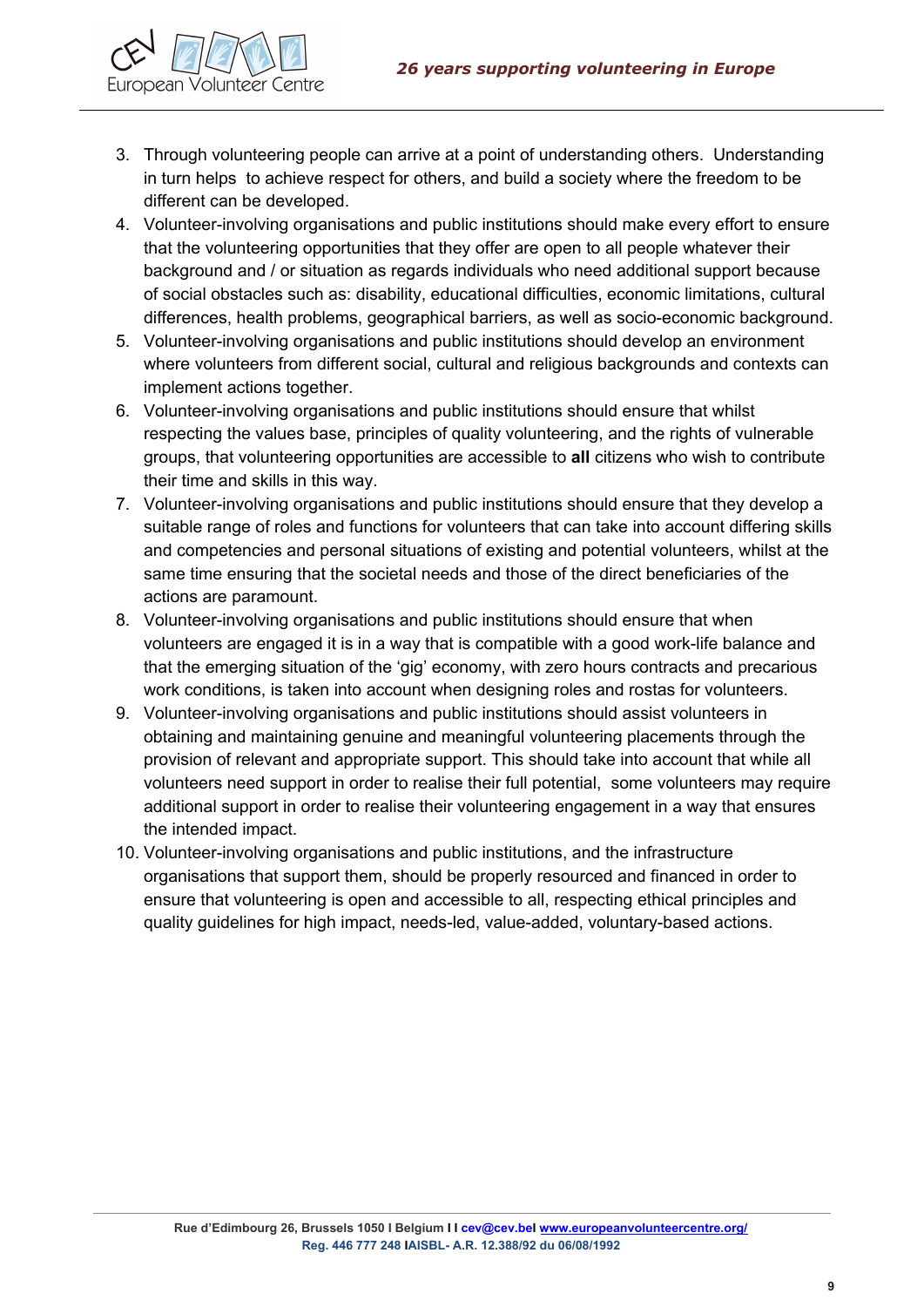



**Volunteering and impact on welfare payments in Europe** (Approved CEV General Assembly 26 October 2018)

## **CEV notes that:**

- 1. In some European Countries unemployed people, or others, who are legally entitled to receive social welfare benefits, can be subjected to limitations regarding their volunteering activities. In some cases, people in receipt of unemployment or other allowances such as sick or disability pay are permitted to volunteer but only within certain sectors.
- 2. Claimants are often required to inform the relevant employment or social security office of their volunteer commitments, and/or intention to volunteer. This request can be refused under certain circumstances and can also lead to the suspension of payments.
- 3. Volunteers can lose their entitlement to state welfare payments they may have been claiming if they receive accommodation, board and pocket-money from the organisation or project for which they are volunteering. This is particularly the case of full-time volunteers in non-governmental national or transnational voluntary service programmes.
- 4. In addition to contributing to societal need and the common good, volunteering also enables people to gain hard and soft skills or competencies that they can use to improve their well-being, personal development and employability.

- 1. Volunteering has a value and importance as one of the most visible expressions of solidarity promoting and facilitating social inclusion, building social capital and producing a transformative effect on society. As such, everyone should have the freedom to volunteer. This includes groups potentially at risk, such as unemployed people.
- 2. Volunteering when unemployed or claiming sick or disability benefits is a person's individual decision to contribute to the society and the public good. It should not be the reason for losing social benefits.
- 3. Volunteering should be seen as a having a positive value in enhancing employability and well-being. There is no reason to forbid volunteering for benefits-claimants based on a perception that it has a negative impact per se on availability to work, or it is a symptom of an abuse of the social security system.
- **4. Public Authorities should:**
- Recognise the positive impact of volunteering on volunteers and society overall when designing social security entitlement policies.
- Examine existing policies, regulations and training for welfare agency staff concerning volunteering and benefits entitlement and amend in order to remove all barriers that people face in accessing volunteering.